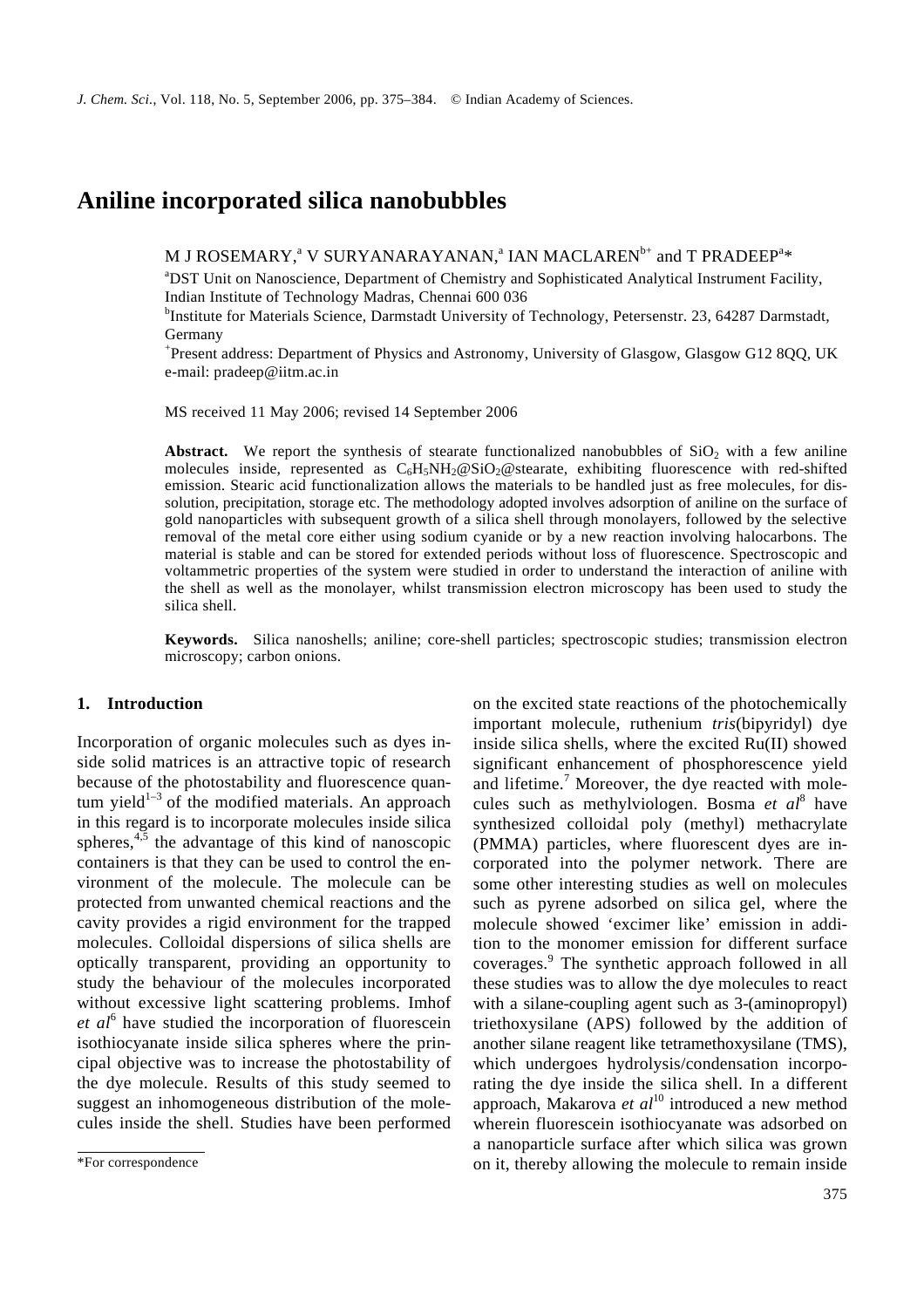the shell. Recently, Ostafin *et al*<sup>11</sup> have studied the encapsulation of cascade blue dye at high concentrations and have shown that the fluorescence intensity of the dye trapped inside the nano-sized silica bubbles was higher than that observed in the free solution under comparable conditions.

Since these molecules are isolated and confined within a shell, they may show different properties as compared to the free molecules. Hence spectroscopy of these materials offer a fascinating area of research. Many of these materials can be used as sensors and fluorescence intensity-based sensors have been also made. $12-14$  We have incorporated a simple molecule, namely aniline, inside the nanobubble and characterized the material in detail with various analytical tools. Free aniline is fluorescent and its fluorescent intensity decreases linearly with decreasing  $pH$ .<sup>15</sup> Steady state fluorescence of the respective material was also studied in detail and the spectrum investigated as a function of pH. Fluorescence anisotropy measurements showed a high value compared to that of free aniline indicating less rotational freedom for the molecule inside the silica bubble. Infrared studies were also conducted to find out the type of interaction existing between aniline and silica. The external surface of the shell was modified with a monolayer cover of stearic acid so that this material can be dispersed in diverse media.

### **2. Experimental**

## 2.1 *Materials*

Chloroauric acid, trisodium citrate, aniline and stearic acid were purchased from CDH fine chemicals, India. Aniline was used after distillation from zinc dust. (3-amino) propyl methyl diethoxysilane (APS) and tetra methoxysilane (TMS) were purchased from Aldrich and were used without additional purification. Ethanol and 2-propanol were purchased from E Merck. Carbon tetrachloride was purchased from Ranbaxy Chemicals, India. Ultra pure water was used for all the experiments.

### 2.2 *Synthesis of silica nanoshells*

Gold nanoparticles of size 15 nm were prepared using the Turkevich reduction method.<sup>16</sup> In order to cover the gold particles with silica; a method adopted by Makarova et al<sup>10</sup> was followed. To 200 ml of the gold sol, 1 ml of millimolar aqueous solution of ani-

line was added under vigorous stirring and the solution was allowed to stand for 15 min so that complete complexation of aniline on gold surface took place. Next, 1⋅5 ml, 1 mM solution of freshly prepared APS was added to it with vigorous stirring. This mixture was again allowed to stand for around 15 min for complete complexation. A solution of active silica was prepared by adjusting the pH to 10–11 of a 0⋅54 wt % of sodium silicate solution by progressive addition of a cation exchange resin, Dualite C 225–Na 14–52 mesh. 10 ml of active silica thus prepared was added to 200 ml of the surface-modified gold sol. The resulting mixture was allowed to stand for one day, so that the active silica polymerized on the surface of the gold particle to form  $Au@SiO<sub>2</sub>$ . Further growth of the silica shell was achieved by following the Stöbber<sup>17</sup> method and the particle obtained by this method was of 90 nm size.

The solution thus obtained was centrifuged for around one hour and the particles were collected which were repeatedly washed with 2-propanol to make sure that no aniline was present on the surface of silica. This material was re-dispersed in a mixture of 2-propanol and water in the ratio, 4 : 1. To this, 2 M sodium cyanide solution was added to remove the gold core and stirred for around 48 hours. The reaction between the gold core and sodium cyanide was monitored by UV/Vis spectroscopy. The dissolution of gold was confirmed by the disappearance of the gold plasmon peak. The formation of bubbles was confirmed from TEM images. By using carbon tetrachloride<sup>18</sup> instead of sodium cyanide to remove the gold core, we observed carbon onion structures inside the silica shell in the TEM pictures. Later, when we extended this study for trapping other molecules such as ciprofloxacin, we could see the same kind of carbon onion structures inside the silica nanoshell (a detailed study of the microscopy of this onion material has been published separately).<sup>19</sup> The material thus obtained was centrifuged at 2000 rpm for around six hours, and the product collected was washed with 2-propanol and water and re-dispersed in water to yield aniline  $@SiO<sub>2</sub>$ .

To disperse this material in organic solvents and also for easy storage and handling, we functionalized it by adding 1 mM solution of stearic acid to the aqueous dispersion of aniline@ $SiO<sub>2</sub>$ . We designate this monolayer protected material as aniline@SiO<sub>2</sub> @stearate. This material can be freely dispersed, precipitated and stored. This is similar to monolayer protected  $ZrO<sub>2</sub>$  core shell materials reported earlier.<sup>20</sup>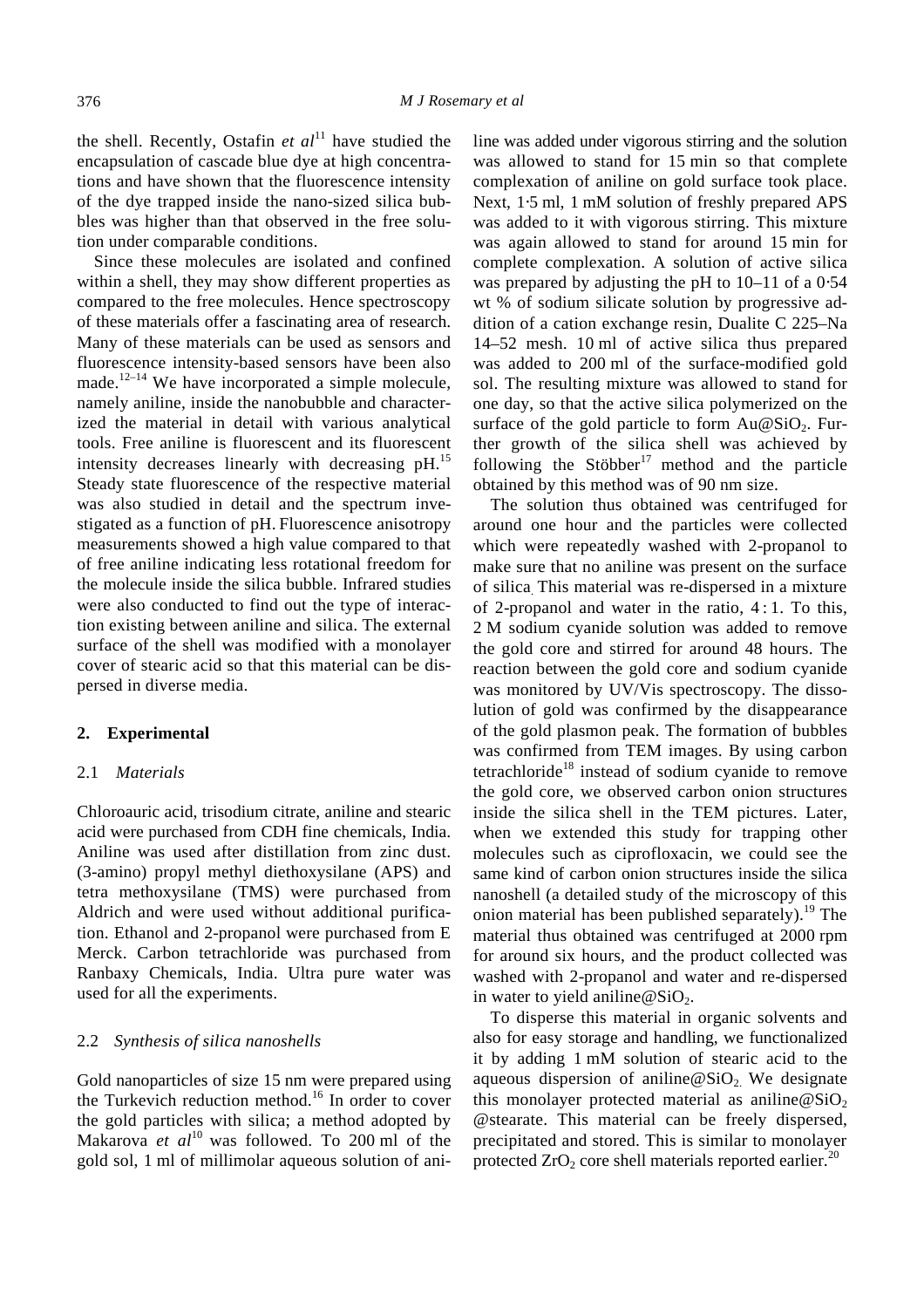

**Figure 1.** TEM images of bubbles. (**A**) Bright-field HRTEM image of a cluster of bubbles. (**B**) Energy filtered image of the same area using the  $SiO<sub>2</sub>$ surface plasmon loss of 15 eV showing the  $SiO<sub>2</sub>$  shells very clearly. (**C**) Carbon onion structures inside the silica nanobubbles after  $CCl<sub>4</sub>$  was used to remove the gold core for aniline@SiO<sub>2</sub>. The graphitic spacing, corresponding to 0⋅3 nm is clearly visible. (**D**) The fusion of two carbon onion structures.

# 2.3 *Characterization*

UV/Vis absorption spectra were recorded using Perkin–Elmer Lambda 5 spectrometer and emission spectra were measured using F-4500 Hitachi spectroflourimeter. Anisotropy measurements were done using a Jobin–Vyon fluorolog instrument. FT-IR spectra were recorded with a Perkin–Elmer Spectrum One instrument using 5% (by weight) KBr pellets. Transmission electron microscopic images were collected with a JEOL 3010 UHR TEM equipped with a Gatan Imaging Filter. Suspensions of the particles were dropped onto copper grid supported carbon-films and allowed to dry leaving particles dispersed on the carbon film. Cyclic voltammetry data were obtained from an electrochemical analyzer (CH Instruments Model 600A) in a standard three-

electrode cell comprising a Pt disk (area =  $0.8 \text{ mm}^2$ ) as the working electrode, a platinum foil as the counter electrode and Ag/AgCl as the reference electrode.

The mass spectrometric studies were conducted using a Voyager DE-PRO Biospectrometry Workstation (Applied Biosystems) MALDI–TOF MS instrument.

# **3. Results and discussion**

As the oxide-protected nanoparticles have been adequately characterized, we present data only on the new materials. The hollow nanobubbles formed by the CN<sup>-</sup> removal method have an average shell diameter of around 10–20 nm (figure 1A and B) in agreement with the gold nanoparticles used in the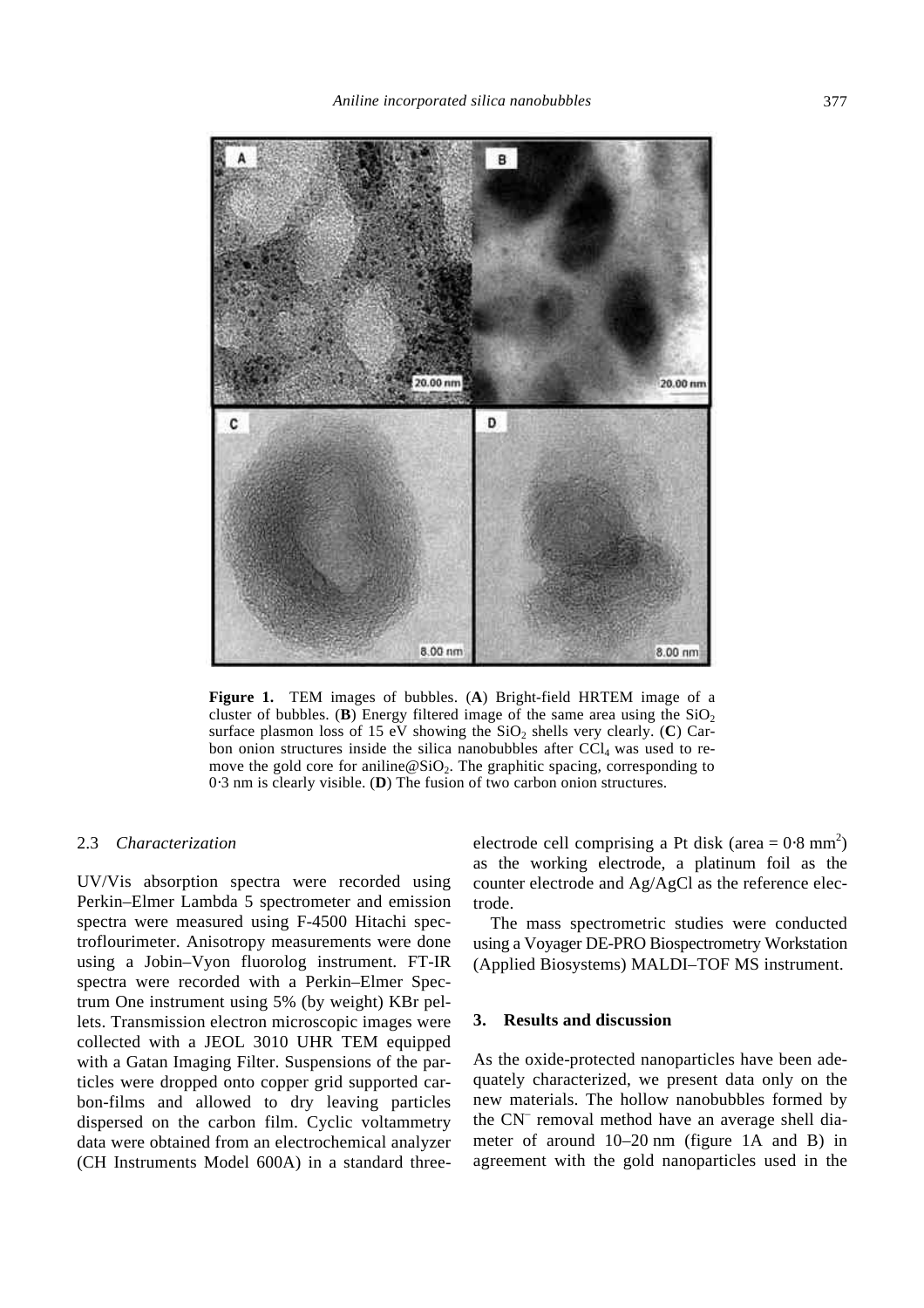synthesis. They are surrounded by roughly spherical amorphous silica shells, although it was difficult to determine the exact thickness since the shells were usually found in small clusters as here. Figure 1A shows a conventional bright field HRTEM image of the shells surrounded by the darker  $SiO<sub>2</sub>$  shell material, the background comes from the C support film. Figure 1B shows an image of the same area recorded using the Gatan Imaging Filter to select electrons which have lost  $15 \pm 2.5$  eV. This has been shown in core-shell nanoparticles with  $SiO<sub>2</sub>$  shells to highlight the  $SiO<sub>2</sub>$  shell and appears to correspond to a surface plasmon of amorphous silica.<sup>21</sup>

Different studies of dye incorporation inside the silica shell by the same method have also reported nano shells of the same dimensions.<sup>10</sup> As the material collected is white in colour and the solution is transparent in the visible region, we do not expect metal particles or adsorbed metal ions on the silica surface. No gold was detected in any of the analyses performed indicating that the ions were completely leached out from the particles.

We have analyzed the sample, aniline  $@SiO<sub>2</sub>$  made by the  $CCl<sub>4</sub>$  removal method also. In this process nanoparticles of Au and Ag react with  $CCl<sub>4</sub>$  forming  $Au^{3+}$  and  $Ag^+$ , respectively.<sup>18,19</sup> Amorphous carbon deposits in the process with the formation of Cl– in solution. The TEM Image of the formed material showed carbon onion-like structures inside silica shells (Figure 1C and D). The graphitic layers are clearly visible. The presence of carbon has been confirmed by electron energy loss spectroscopy and energy loss imaging.<sup>19</sup> The formation of carbon onions is probably due to the deposition of amorphous carbon within the shells, which transforms to onions within the confinement of the nanocavity. The outer portion of the shell is amorphous in nature and inside that, in contact with the shell, the formation of the carbon onion structure starts.

These structures were not formed by electron beam irradiation on the amorphous carbon but were present at the initial stage of imaging itself. While silica parts are prone to electron beam induced damage, carbon structures are found to be stable. The formation of these structures gives more information on the shell structures. The shell appears plastic in nature and hence stretches and accommodates the carbon structures inside the shell.

Figure 2 gives the details of the microscopy of Au@silica as well as the nanoshell surrounding it. Image A shows the lattice resolved image of the

gold silica core shell particle. The lattice of gold is clearly resolved. The gold core is clearly seen while the shell is faint. Images B, C and D show the fusion of isolated particles at different stages upon electron beam irradiation. It can be seen that as the two particles are nearby, they start fusing and forms a bigger particle upon electron beam irradiation. It confirms the fact that the silica shell deforms upon electron beam irradiation. This may be the reason for the formation of elongated structures as concluded from the TEM image of a single particle (figure 1C), while only spherical structures are expected to form by the leaching of gold from the core shell particles. The fusion of particles is very much clear from figure 2F which was taken using 15 eV loss electrons. Here, the shell can be clearly distinguished from the core. It is also important to note that the shell covers completely the resulting fused cores implying the plastic nature of the shell. Although fusion of nanoparticles is common under electron beam irradiation, it is shown here for core shell particles where the shell forms a continuous structure over the fused cores.

The absorption spectra of free aniline, Au@ aniline@SiO<sub>2</sub> and aniline@SiO<sub>2</sub> are shown in figure 3. Free aniline (trace a) has an absorption maximum around 280 nm due to  $p \rightarrow p^*$  transitions.<sup>22</sup> Spectrum (b) shows the absorption spectrum of Au@aniline@  $SiO<sub>2</sub>$ . It shows a red shift in the surface plasmon resonance band from the typical value of 521 nm to 528 nm due to the modification of the gold surface, both due to aniline adsorption and due to the silica cover; the latter being more significant.<sup>23</sup> The position and intensity of the gold surface plasmon depends on the particle size, and the optical and electronic properties of the system surrounding it. $^{23}$  For  $Au@SiO<sub>2</sub>$  core-shell structures, it is known that as the thickness of the silica cover increases; there is an increase in the absorption intensity and a red shift in the absorption maximum.

This red shift in plasmon absorption is attributed to the fact that aniline and APS are adsorbed on the gold surface. The encapsulated aniline molecules inside the silica shell after removing the gold core shows distinct aniline absorption at 280 nm (trace c). This shows that the shell acts as a stable container for this molecule. The supernatant, after precipitation of aniline@SiO<sub>2</sub> by centrifugation, did not show aniline features in the absorption spectrum.

Infrared spectroscopy was used to characterize the material as well as to look at the type of interactions possible for aniline inside the nanobubble. In the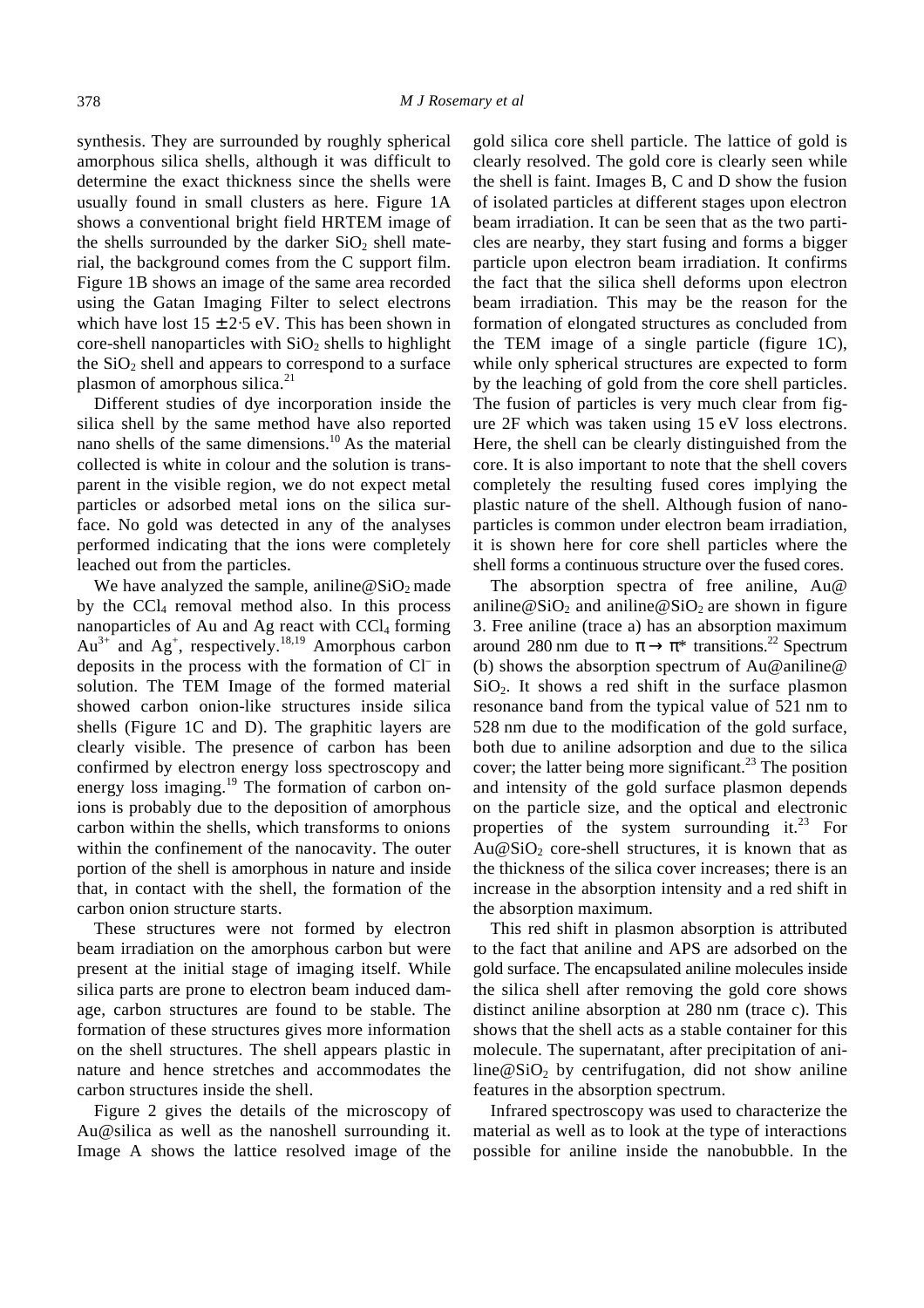

**Figure 2.** TEM images showing the fusion of Au@SiO<sub>2</sub>. (A) A lattice-resolved image of Au@SiO<sub>2</sub>. (**B**), (**C**) and (**D**) show particle fusion upon continuous electron beam irradiation; the images have been taken within 2 minutes of beam exposure. (**E**) An image of a collection of particles. (**F**) Image taken with 15 eV loss electrons showing the shell structure.



Figure 3. Absorption spectra of (A) free aniline, (B) Au@aniline@SiO<sub>2</sub> and (C) aniline@SiO<sub>2</sub> in aqueous medium. The background present in (B) and (C) can be attributed to the formation of the thick shell and also due to the difference in refractive index between the medium and the silica shell.

case of free aniline, the characteristic N–H symmetric and asymmetric bands occur at  $3370 \text{ cm}^{-1}$  and 3458 cm<sup>-1</sup>, respectively (figure 4).<sup>24</sup> In the case of aniline@SiO<sub>2</sub> there is only a broad band at around  $3442 \text{ cm}^{-1}$ , showing the presence of hydrogen-bonded water within the silica nanoshell. The bending mode of water and the -NH<sub>2</sub> scissoring band are seen overlapped at  $1617 \text{ cm}^{-1}$  and an NH<sub>2</sub> wagging band is seen at 657 cm<sup>-1</sup> (figure 4).<sup>24</sup> Apart from these a C-N stretching band at  $1262 \text{ cm}^{-1}$  as well as Si-O-Si asymmetric stretching band at  $1083 \text{ cm}^{-1}$  are also seen.<sup>24</sup> Other than aniline and silica features, the spectrum also shows a sharp feature of amorphous carbon at 1384  $\text{cm}^{-1}$  formed by the reaction of CCl<sub>4</sub> and gold nanoparticles.<sup>18</sup>

We have also studied the fluorescence spectrum of aniline@SiO<sub>2</sub> (figure 5). Free aniline has an emission maximum around  $340 \text{ nm}^{25}$  whereas aniline@  $SiO<sub>2</sub>$  has a broad emission peak around 400 nm. This behaviour can be understood by looking at the inter-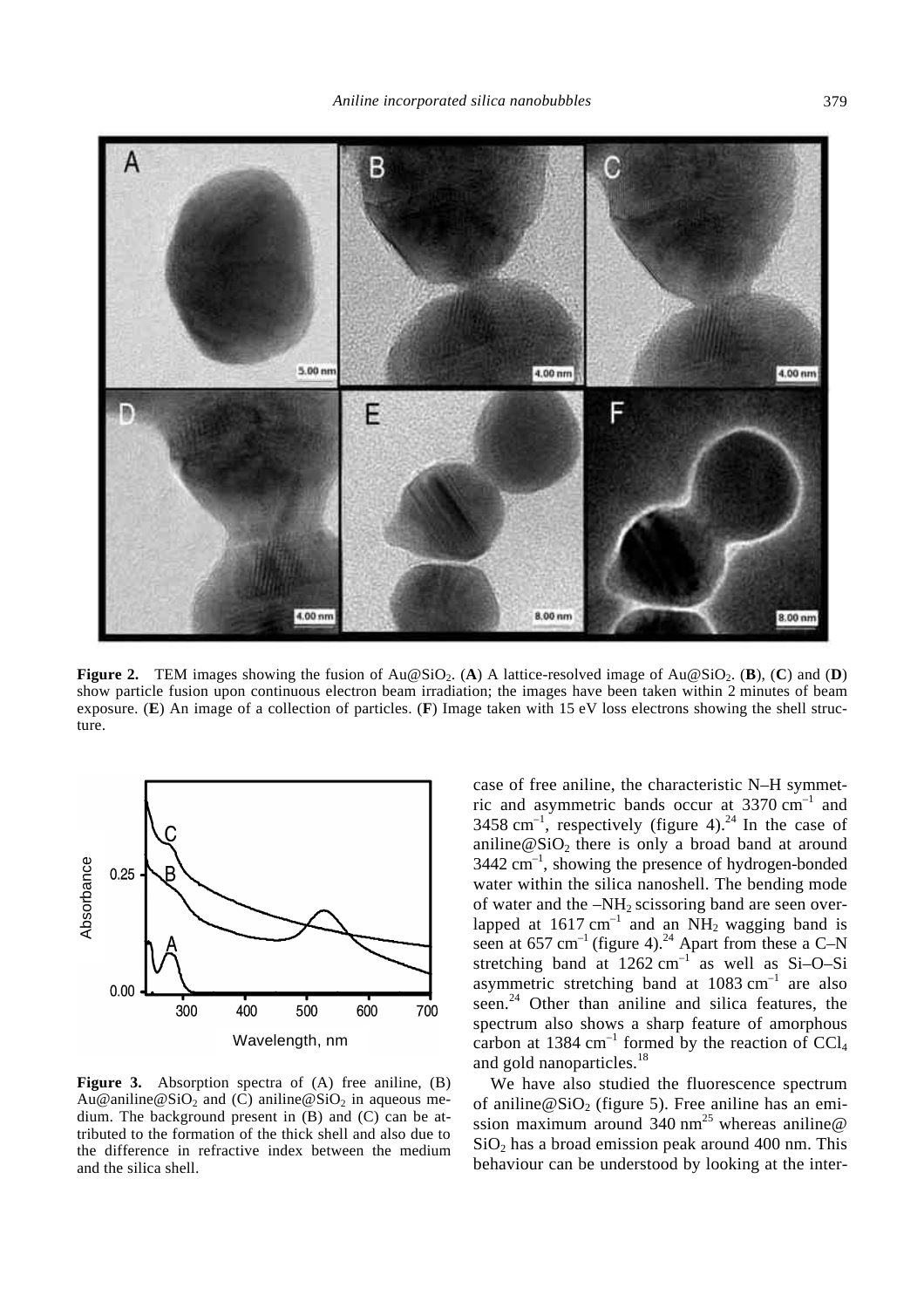

**Figure 4.** FT-IR spectrum of free aniline (upper trace) and aniline@SiO<sub>2</sub> (lower trace) in the high (**A**) and low (**B**) frequency regions. The aniline@SiO<sub>2</sub> sample was dried at  $60^{\circ}$ C.



**Figure 5.** Excitation and emission spectrum of aniline@SiO<sub>2</sub> (dotted line) and free aniline in aqueous medium (solid line).

actions of the fluorophore with the solvent. There are two types of solvent effects; one is the general solvent effect which takes into account of polarizability as well as the dielectric constant of the solvent and can be approximately explained by the Lippert equation; and the specific solvent effect which arises due to the specific interactions like hydrogen bonding or charge transfer interactions.<sup>26</sup> The red shift observed in the case of molecules incorporated inside the silica nanoshell shows a maximum value of 10 to 20 nm. For example, Ostafin  $et$   $al<sup>11</sup>$  has shown that cascade blue dye inside the silica nanobubble shows a decrease in intensity as well as a red shift of 10 nm in the emission spectrum compared to the free solution.<sup>11</sup> A similar behaviour is found in the case of different concentrations of rhodamine 6G molecules loaded in silica. $27$  This kind of large red shifts are seen when specific interactions happen between the fluorophore and the solvent.<sup>26</sup> Since there is a signature of hydrogen bonded water in the infrared spectrum, we suggest that aniline is hydrogen bonded to water within the nanoshell. Moreover hydrogen bond is reported for aniline when incorporated inside the silica matrices.<sup>28</sup> Specific solvent–fluorophore interactions can happen in the ground state as well as in the excited state of a molecule. The absorption spectrum for aniline@SiO<sub>2</sub> shows a broadening in its peak position as well as a red shift in the excitation spectrum, suggesting that aniline is hydrogen bonded in the ground state itself.

Further studies showed that the fluorescence anisotropy of aniline@SiO<sub>2</sub> is around  $0.1172$  whereas for free aniline it is 0⋅0560 in aqueous solution at room temperature. This indicates that aniline  $@SiO<sub>2</sub>$ has a lesser rotational freedom as compared to free aniline. Anisotropy studies have been used for finding out the rotational freedom of different fluorophores in organized media.<sup>29,30</sup> Tleugabulova *et al*<sup>31</sup> have studied the binding of rhodamine 6 G to silica spheres by using anisotropy decay (the system has a very high limiting anisotropy of 0⋅38). Also 3-hydr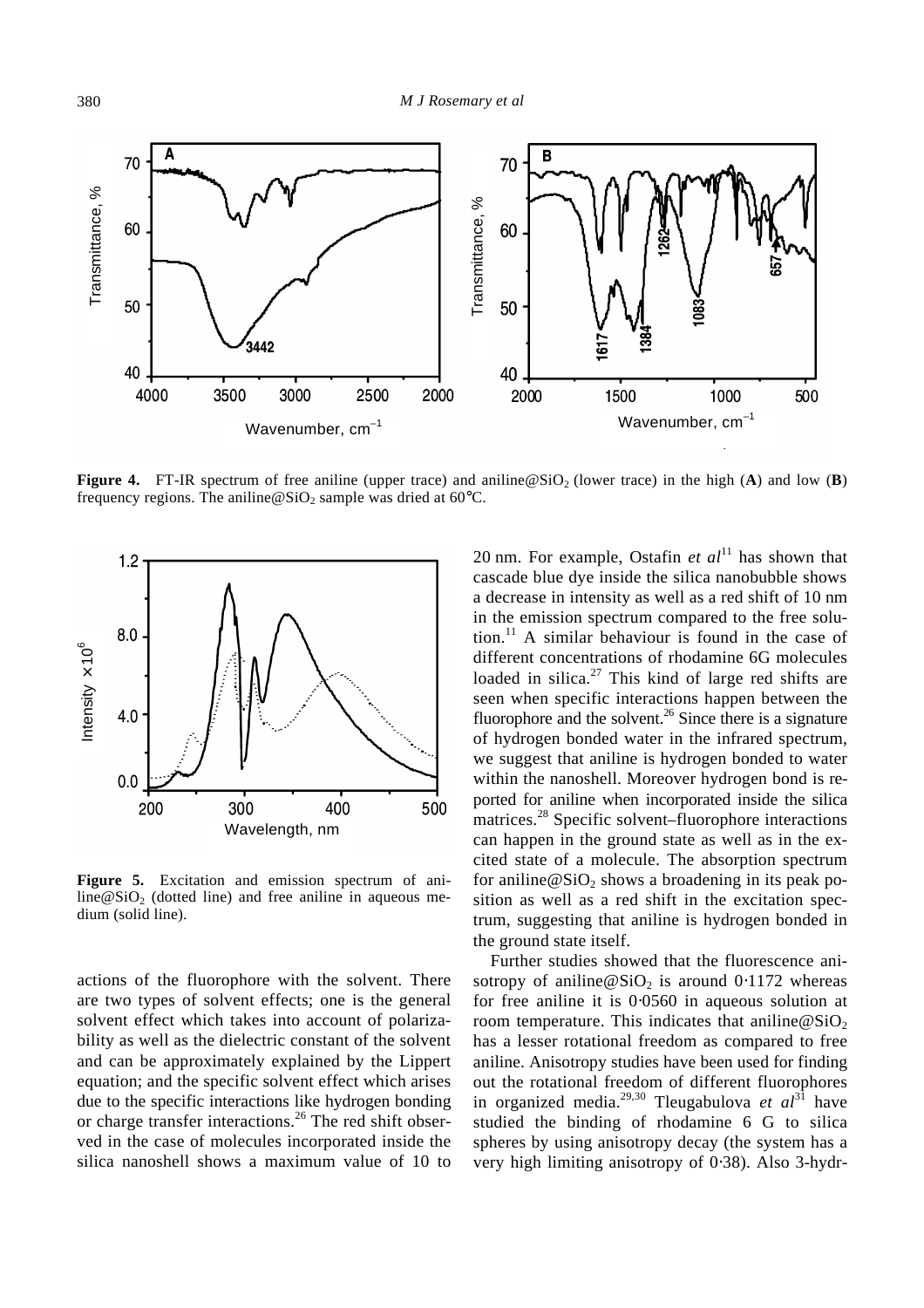oxyflavone (3HF) in water at 35°C shows an anisotropy of 0⋅11 inside liposomes when compared to 0.06 in the aqueous solution.<sup>32</sup>

A solution of silica nanobubbles prepared using the same method without aniline did not show any peak when analysed by fluorescence spectroscopy. To make sure that aniline molecule is indeed inside the shell, we measured the emission spectrum of the supernatant solution obtained after centrifuging the aniline@SiO<sub>2</sub> solution for around six hours at 2000 rpm. The nanoshells were precipitated and the supernatant obtained did not show any fluorescence, confirming the fact that the molecules were indeed inside. Note that while preparing the nanobubble, i.e. before the reaction with  $CCl<sub>4</sub>$  and cyanide, we washed the precipitated silica nanoshells with propanol many times and it is unlikely that there are adsorbed aniline molecules on the silica surface. As said earlier, aniline shows a pH-dependent variation in fluorescence intensity. Hence we monitored the fluorescence intensity by adding micromolar quantities of an acid and a base (figure 6). Aniline is a weak aromatic organic base; the nitrogen has low capacity to hold a proton and hence is a weak base compared to most of the aliphatic amines. The anilinium cation has a p*Ka* value of 4⋅63 and at pH 2, aniline is in the form of an anilinium cation which shows less fluorescence intensity compared to that of free aniline. The material shows a change in intensity as the pH is changed from three to six. However, the change in intensity found in this case was not appreciable



Figure 6. pH dependent variation in fluorescence intensity of aniline@SiO<sub>2</sub>. The time interval given for each measurement is 10 minutes. The excitation wavelength is 290 nm. The pH was changed from 3 (lowest trace) to 6 (uppermost trace) in these experiments.

compared to free aniline even after giving enough time for the penetration of ions (the spectra given in figure 6 were taken after 10 minutes of addition of the base and it showed the same intensity even after 30 min). This again points out to the fact that aniline here does not behave in the same way that it does in the free state.

We have characterized this material using cyclic voltammetry. The addition reaction between aniline and cupric chloride solution $33$  was used to study the presence of aniline inside (or outside) the silica shell. Aqueous aniline forms an addition compound when added to cupric chloride solution and the complex shows different electrochemical characteristics with respect to Cu when compared to free  $Cu^{2+}$  solutions.



**Figure 7.** Time-dependent cyclic voltammograms of (A) indicating the addition reaction between aqueous cupric chloride and free aniline solution (concentration  $-10^{-4}$  M), and (B) the absence of such reaction between aqueous cupric chloride and aniline@SiO<sub>2</sub> solution taken on Pt electrode in 0⋅1 M perchloric acid medium at a sweep rate of  $0.3 \text{ Vs}^{-1}$ . Curve a and curves b–h (taken at a time interval of five minutes) show CV in the absence and presence of aniline respectively. The inset shows the cyclic voltammogram of the aniline@SiO<sub>2</sub> solution at a sweep rate of  $0.02 \text{ Vs}^{-1}$ .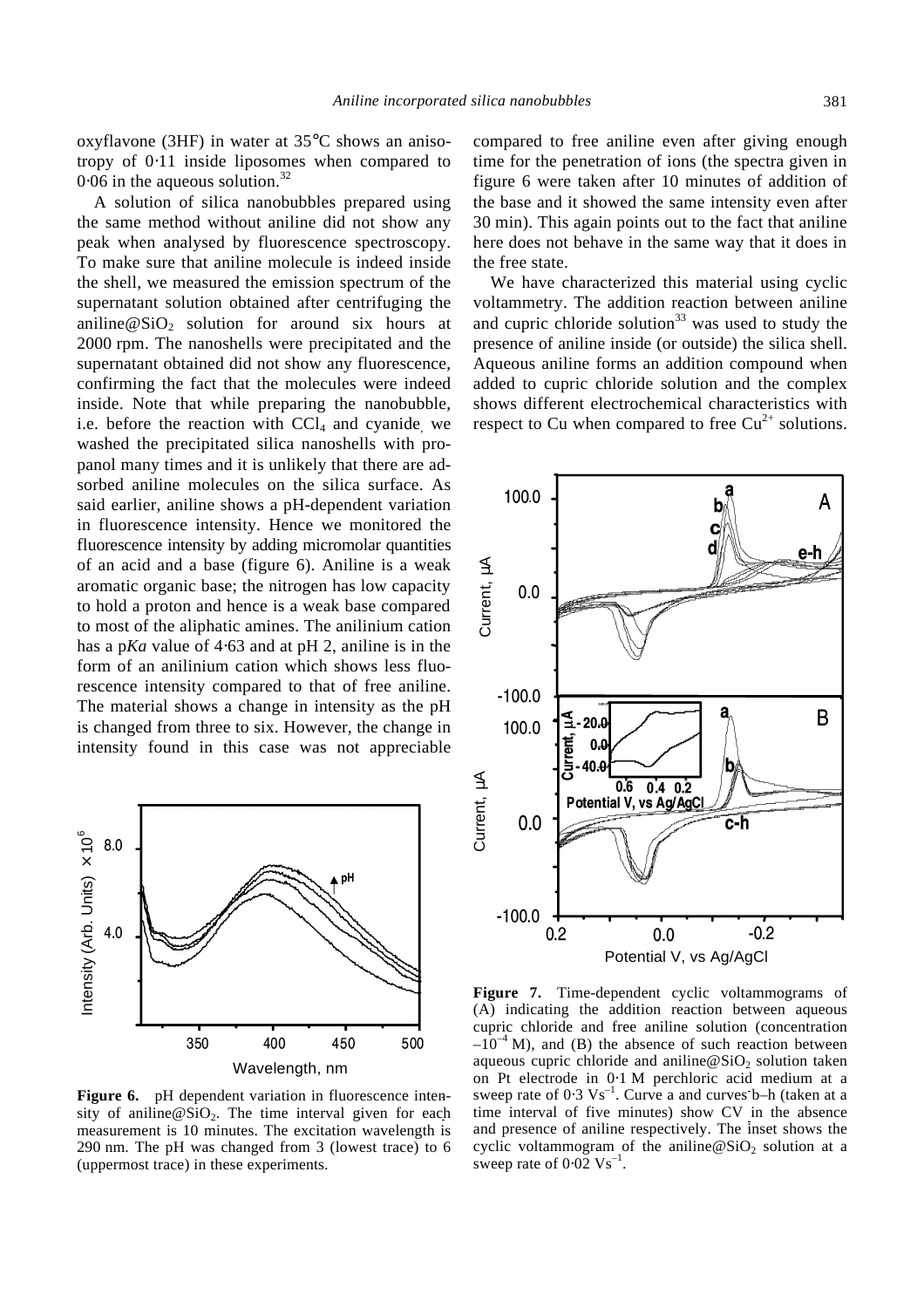

**Figure 8.** Schematic representation of the cross-section of aniline  $@SiO_2@$  stearate.

This reaction was monitored by cyclic voltammetry on Pt electrode in perchloric acid medium with varying intervals of time for around 35 min. Curve a of figure 7A shows the voltammogram of aqueous cupric chloride solution  $(10^{-4} M)$  and curves b–d show the time-dependent voltammograms obtained subsequently by the addition of aqueous aniline  $(10^{-4} M)$ to the above solution at a time interval of five minutes. Cu shows a quasi-reversible redox couple  $Cu^{2+}/Cu^{0}$ at the cathodic and anodic potentials of –0⋅135 and 0⋅046 V, respectively with a peak separation of 0.181 V.<sup>34</sup> With the addition of aniline solution  $(10^{-4} M)$ , the peak current decreases (curve b–d) and after some time, both the characteristic anodic and cathodic peak potentials shift further. The peak separation also increases to 0⋅300 V and with further time interval (curve e–h), the voltammograms become stable indicating the completion of the reaction. The shift of potential and the change in peak separation may be attributed to the distortion of the symmetry of  $Cu^{2+}$  of the molecular species upon addition to aniline.<sup>35</sup> Different voltammetric behaviour was observed when the same quantity of cupric chloride solution was added to aniline@SiO<sub>2</sub> solution under identical experimental conditions.

Curve a in figure 7B represents cyclic voltammogram of cupric chloride solution  $(10^{-4} M)$  and curve b shows the voltammograms after the addition of aniline@SiO<sub>2</sub> solution  $(10^{-4} M)$  in which an initial decrease in the peak current was noticed (figure 7B, curve b); this phenomenon may be due to an effective deposition of Cu on the electrode surface catalysed by the presence of other additives in the solution. However, no considerable shift of characteristic anodic and cathodic peak potentials was noted with time (curves c–h) indicating the absence of the reaction found in the case of free aniline. Interestingly, the cyclic voltammogram taken after five days did not show any shift in peak potential, confirming the stability of the system and also showing that the absence of the reaction is not due to the shorter time given for the diffusion of ions through the shell. Silica shell is highly porous in nature hence absence of reaction after five days is rather unexpected. Again it indicates that aniline inside the shell is not in a free form and hence is not available for reaction with cupric chloride. The inset in figure 7B shows cyclic voltammogram of aniline@SiO<sub>2</sub> solution taken at a slow sweep rate of 20  $\text{Vs}^{-1}$ . The observed  $E_{1/2}$  value for aniline@SiO<sub>2</sub> is  $0.425$  V and for the free ani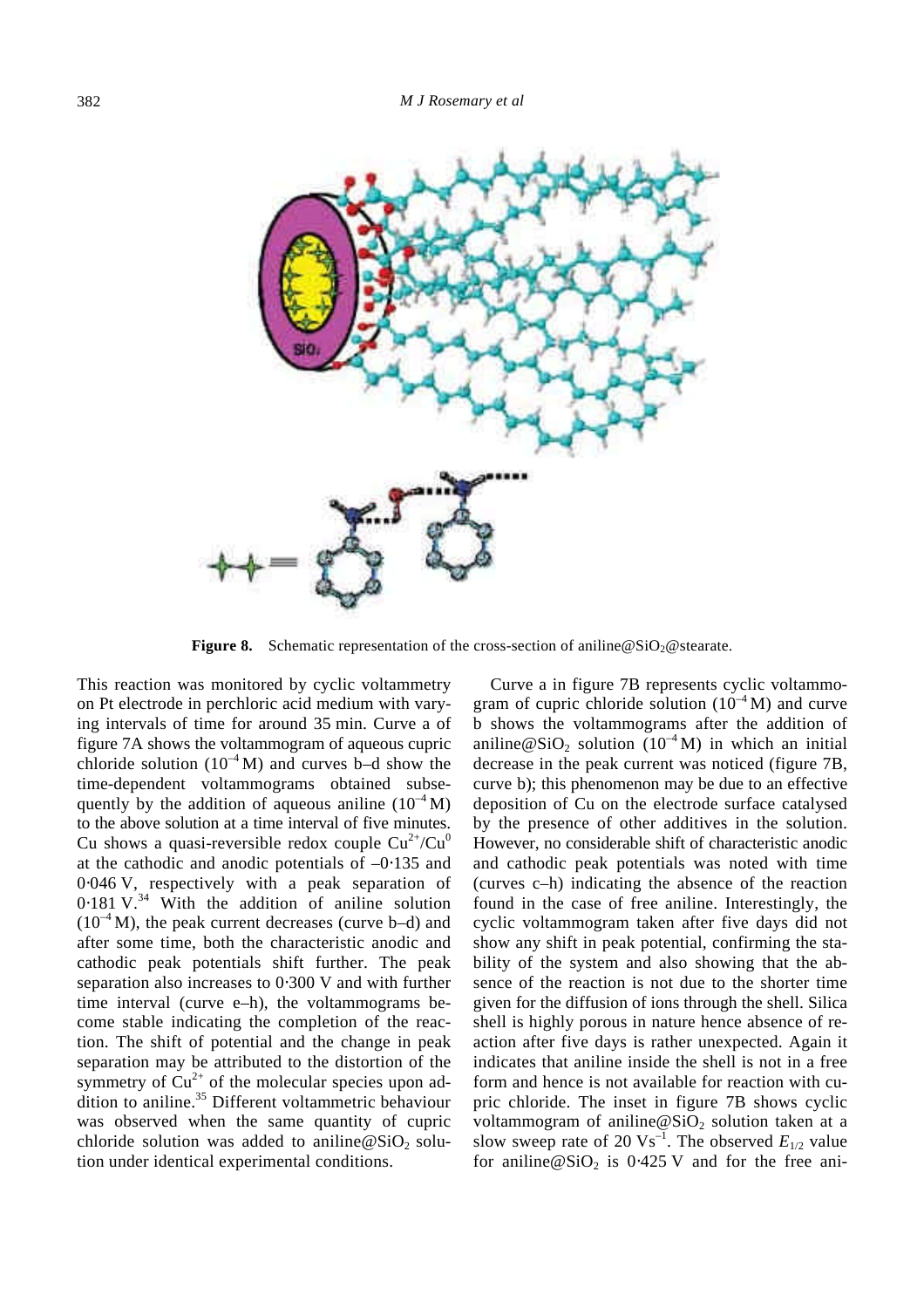line<sup>36,37</sup> it is 0⋅406 V in the acid medium. It may be noted that the redox accessibility of aniline is achieved through pores of the  $SiO<sub>2</sub>$  shell; very similar to that of the oxide coated Au and Ag nanoparticles.<sup>38</sup> The study showed that while free aniline is capable of binding to  $Cu^{2+}$ , aniline inside the bubble is unavailable for binding.

After confirming the presence of the fluorescing molecule inside the silica shell using absorption and emission spectroscopic studies and voltammetry, we thought of looking at some other parameters such as the solubility of this material in organic solvents. In order to increase its solubility in organic solvents, we functionalized the silica nanoparticle surface using stearic acid. The product obtained after adding millimolar solution of stearic acid to the solution containing aniline@SiO<sub>2</sub> was centrifuged and the precipitate collected was dispersed in 2-propanol. This solution was also found to be fluorescent confirming the fact that aniline is inside the bubble. This material is labeled as aniline@SiO<sub>2</sub>@stearate.

Infrared spectra of the dry material reveals features due to the long alkyl chain and carbonyl group showing that this material is covered with stearate groups (data not shown).<sup>39</sup> The spectrum shows a peak at around  $1650 \text{ cm}^{-1}$  due to carbonyl group present in the stearic acid.<sup>40</sup> Methylene modes  $(d_+$  and  $d_-$ ) appear at 2852 and 2925  $cm^{-1}$  corresponding to disordered polymethylene chains.<sup>41</sup> The methyl modes  $(r_{+}$  and  $r_{-}$ ) show that there is free rotation possible for the chains.<sup>39</sup> The spectrum does not show the characteristic progression bands showing that long range order is absent in the chains. The laser desorption mass spectrum (negative mode) of aniline@SiO<sub>2</sub> @stearate shows a peak at *m*/*z* 283 due to stearate (data not shown). Keeping all these information we have schematically represented the new material aniline@SiO<sub>2</sub>@stearate as in figure 8. It shows that aniline molecules are inside the shell, surrounded by silica, which in turn is protected with stearate groups, having disordered alkyl chains. The material may contain carbon onion structures if  $\text{CC}l<sub>4</sub>$  was used for the removal of gold core. We have shown earlier that the alkyl chains on core-shell nanomaterials are disordered. $^{20}$ 

#### **4. Conclusion**

In this paper we have reported a novel material aniline@SiO<sub>2</sub>. It has been characterised thoroughly using UV/VIS absorption spectroscopy, TEM, cyclic

voltammetry and emission spectroscopy. Infrared spectroscopic studies show that water is hydrogen bonded within the silica nanoshell. Emission spectrum showed a largely red-shifted band due to the interaction of aniline with the silica nanoshell. This information together with the infrared spectroscopic data suggests that aniline is hydrogen-bonded within the silica nanoshell. Presence of molecules inside the bubble was further confirmed using cyclic voltammetry by monitoring the reaction between cupric chloride and aniline, and it shows that even after giving enough time for the cupper ions to diffuse through the shell there is no reaction occurring with aniline indicating that the molecules are not free for the reaction inside the shell. This material was modified by the functionalization with stearic acid, so that the product is soluble in organic media and can be stored in the dry state. The functionalized material was characterized using infrared spectroscopy and laser desorption ionization mass spectrometry.

## **Acknowledgements**

TP thanks the Ministry of Information Technology for financial support. The Department of Science and Technology, New Delhi is thanked for equipment support through the Nanoscience and Nanotechnology Initiative. VS thanks the Council of Scientific and Industrial Research, New Delhi for a research associateship. IM would like to thank Prof. Hartmut Fuess for the provision of laboratory facilities.

### **References**

- 1. McKiernan J M, Yamanaka S A, Dunn B and Zink J I 1990 *J. Phys. Chem.* **94** 5652
- 2. Viteri C R, Gilliland J W and Yip W T 2003 *J. Am. Chem. Soc.* **125** 1980
- 3. Suratwala T, Gardlund Z, Davidson K, Uhlmann D R, Watson J, Bonilla S and Peyghambarian N 1998 *Chem. Mater.* **10** 190
- 4. Van Blaaderen A and Vriji A 1982 *Langmuir* **8** 2921
- 5. Verhaegh N A M and Van Blaaderen A 1994 *Langmuir* **10** 1427
- 6. Imhof J A, Megens M, Engelberts J J, De Lang D T N, Sprik R and Vos W L 1999 *J. Phys. Chem.* **B103** 1408
- 7. Wheeler J and Thomas J K 1982 *J. Phys. Chem.* **86**  4540
- 8. Bosma G, Pathmamanoharan C, EHA d H, Kegel K, Van Blaaderen A and Lekkerkerker H N W 2002 *J. Colloid Interface Sci.* **245** 292